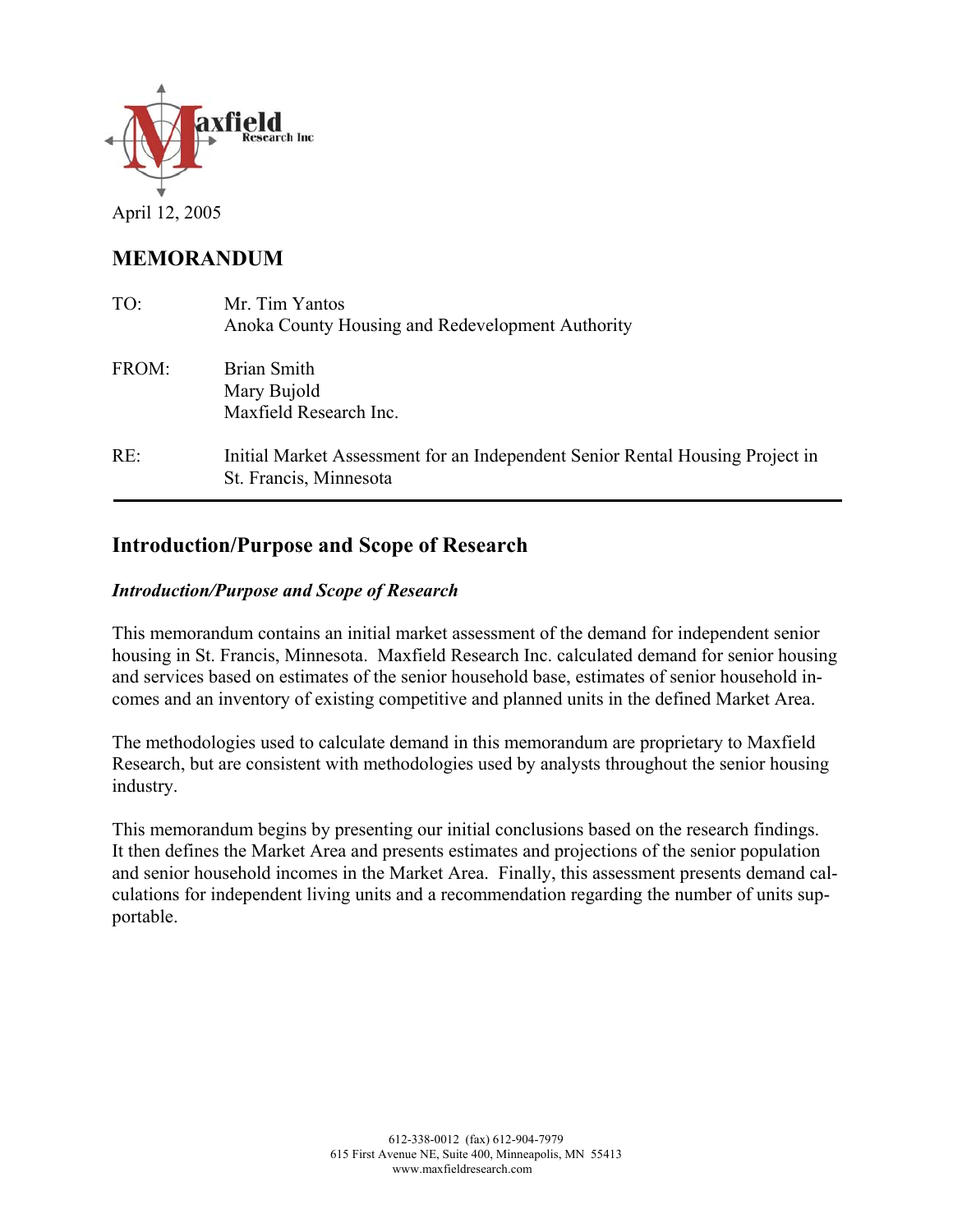### **Market Area Definition**

Based on the location of the Site, transportation routes, man-made geographic boundaries, and our experience of the draw areas for independent senior housing, we define the primary draw (or "market") for this Initial Market Assessment as the following group of communities: St. Francis, Bethel, Burns Township, Oak Grove, and Stanford Township. The Map below illustrates the geographic areas included in the St. Francis Market Area (highlighted in orange).

We estimate that approximately 75% of the market support for independent senior housing in St. Francis would come from this Market Area. The remaining portion of the demand (25%) for a senior housing development in St. Francis will come from outside the defined Market Area. These individuals will include people currently residing just outside the Market Area who have an orientation to the area (i.e., church, doctor, etc.); people who once resided in the area that desire to move back to be near friends and family, as well as parents of adult children living in the Market Area.



### **St. Francis Market Area**

Maxfield Research Inc.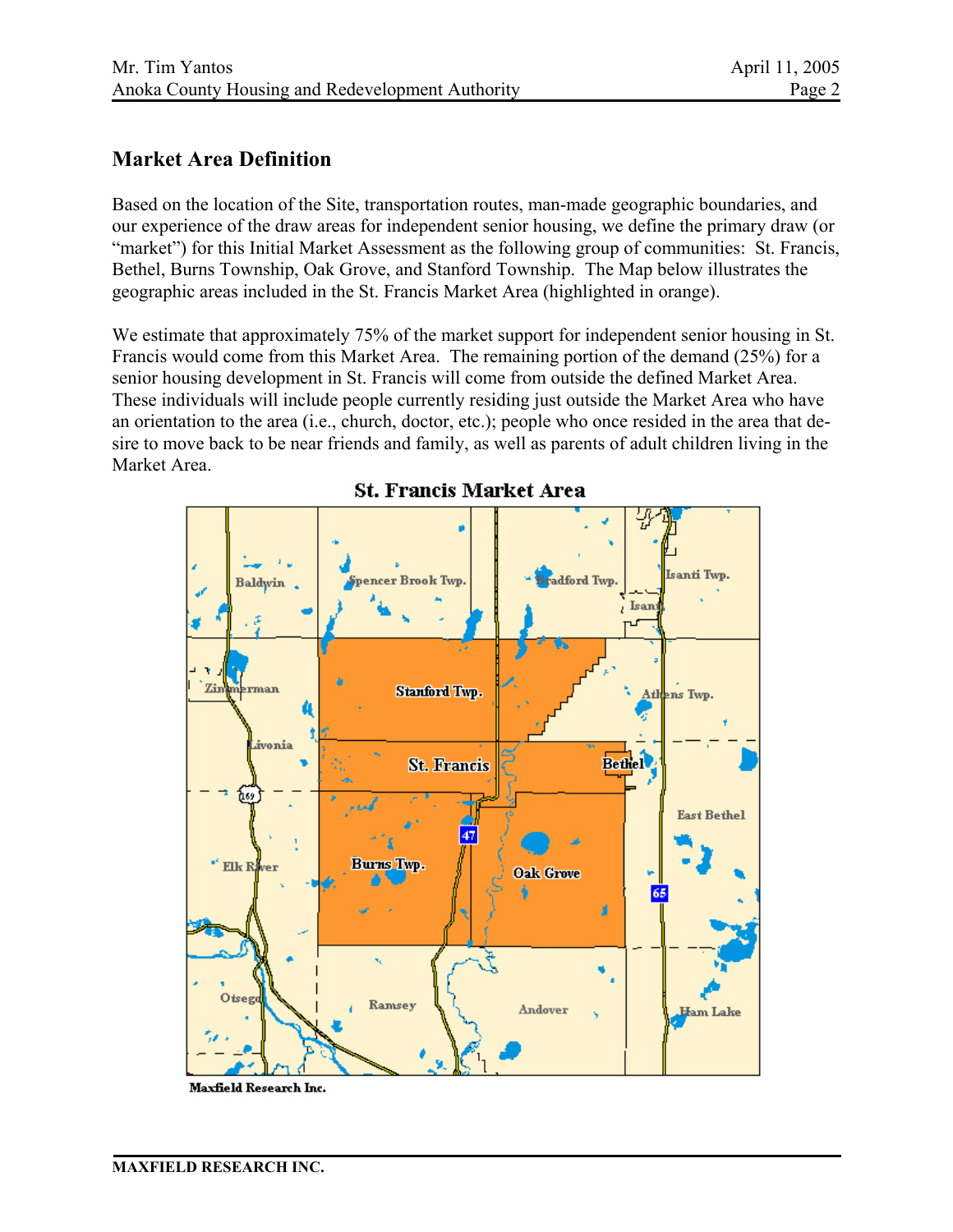### **Household Income Trends**

Table 1 shows estimated and projected incomes for senior households in the Market Area in 2004 and 2009. The income estimates were made by Maxfield Research Inc., based on data from Claritas Inc., a national demographics firm. The data helps determine the demand for senior housing based on the size of the market at specific price levels. It should be noted that the data does not account for the asset base of senior households, nor supplemental income that a senior household could gain from the proceeds of a home sale or from contributions from family members. This information has been compiled and is presented later in this report.

The frailer the senior, the greater the proportion of their income they will typically spend on housing and services. Studies have shown that seniors are often willing to pay 40% or more of their incomes for market rate senior housing with little or no services, while income allocations of 50% to 65% are typical in a congregate setting, and 80% to 90% percent or more for assisted living housing. The proceeds from the sale of a home, as well as financial assistance from adult children are often used as supplemental income to afford senior housing alternatives.

The following are key points regarding senior household incomes from Table 1.

- The median income among all age 65+ households in the St. Francis Market Area was estimated at \$42,753 in 2004. Within this age group, the median income for households between the ages of 65 and 74 was \$47,657, while the median income for households age 75 and older was \$32,922. The higher incomes for younger senior households (65 to 74) compared to older seniors (75+) is primarily due to the higher proportion of younger seniors who are married, and more likely to have two pensions or higher Social Security benefits, while some continue to work. Households age 55 to 64, who are often in their peak earning years, had a 2004 estimated income of just over \$72,230. These older adults are not a primary market for age-restricted senior housing.
- A senior household earning \$47,657 (the median income for households age 65 to 74 in 2004) could afford a monthly housing cost of \$1,589, allocating 40% of the household's annual income towards housing, or \$1,986, allocating 50% of income. A senior household earning \$32,922 (median income for households age 75+) could afford a monthly housing cost of \$1,372, allocating 50% of income towards housing.
- It is expected that the median income among age 65+ households will increase to \$48,991 in 2009, an increase of 14.6% over five years. Among age 65 to 74 households, the median income is projected to increase to \$54,455 in 2009, and among age 75 and older households, it is expected that the median income will increase to \$39,205.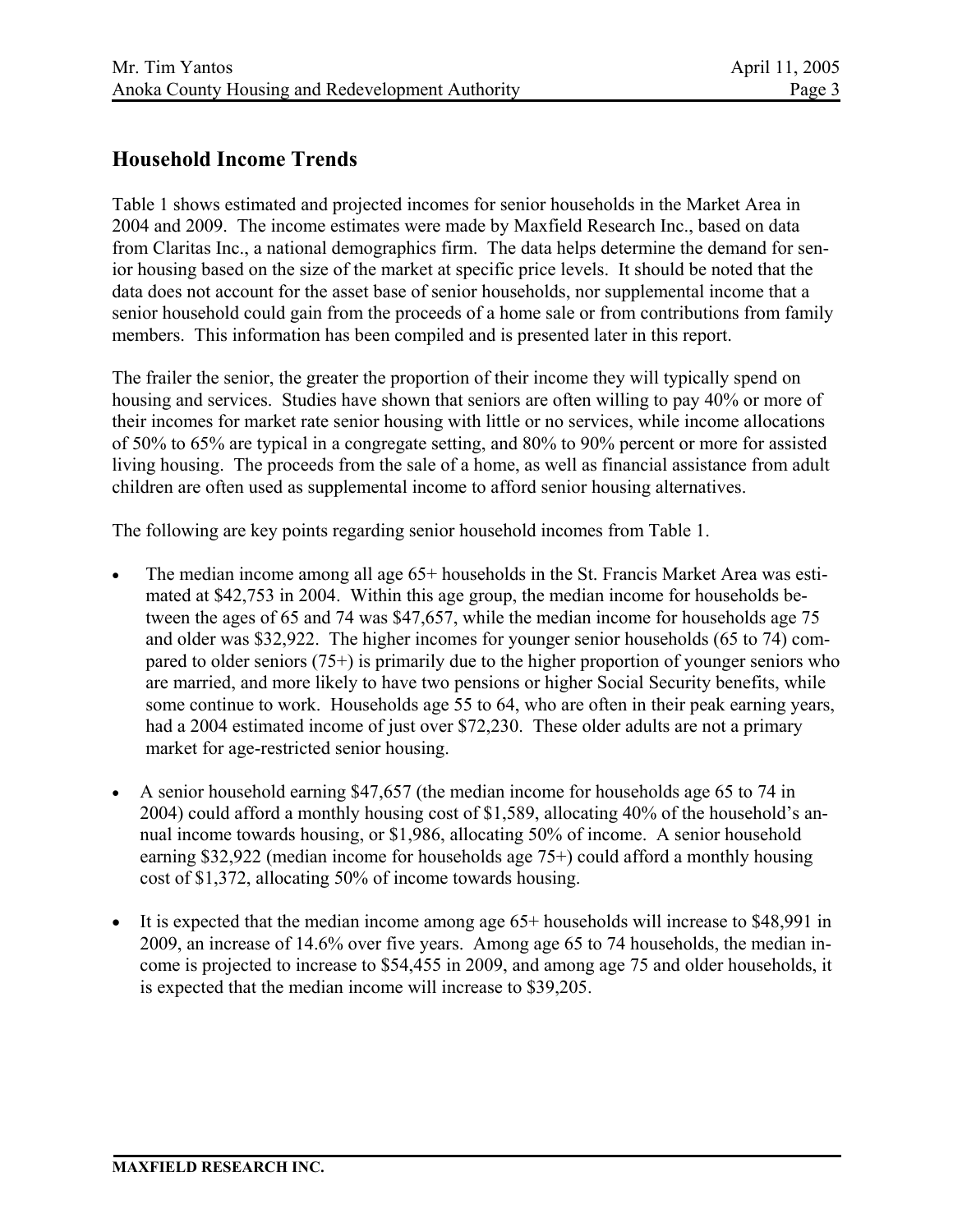| <b>TABLE 1</b><br><b>OLDER ADULT INCOME DISRIBUTION</b> |                      |                  |                                |            |       |             |                  |               |             |
|---------------------------------------------------------|----------------------|------------------|--------------------------------|------------|-------|-------------|------------------|---------------|-------------|
|                                                         |                      |                  | <b>ST. FRANCIS MARKET AREA</b> |            |       |             |                  |               |             |
|                                                         |                      |                  | 2004 & 2009                    |            |       |             |                  |               |             |
|                                                         |                      |                  | 2004                           |            |       |             |                  |               |             |
|                                                         | 55-64                |                  | 65-74                          |            |       | $75+$       |                  | Total 65+     |             |
|                                                         | No.                  | Pct.             | No.                            | Pct.       |       | No.         | Pct.             | No.           | Pct.        |
| <b>Under \$10,000</b><br>\$10,000-\$14,999              | $\overline{0}$<br>11 | 0.0              | 37                             | 7.9<br>4.5 |       | 14<br>11    | 6.0              | 51<br>32      | 7.2         |
| \$15,000-\$24,999                                       | 68                   | 1.1<br>6.8       | 21<br>55                       | 11.7       |       | 57          | 4.7<br>24.3      | 112           | 4.5<br>15.9 |
| \$25,000-\$34,999                                       | 64                   | 6.4              | 59                             | 12.5       |       | 46          | 19.6             | 105           | 14.9        |
| \$35,000-\$49,999                                       | 120                  | 11.9             | 76                             | 16.1       |       | 59          | 25.1             | 135           | 19.1        |
| \$50,000-\$74,999                                       | 269                  | 26.7             | 140                            | 29.7       |       | 21          | 8.9              | 161           | 22.8        |
| \$75,000-\$99,999                                       | 210                  | 20.9             | 49                             | 10.4       |       | 13          | 5.5              | 62            | 8.8         |
| \$100,000 or more                                       | 264                  | 26.2             | 34                             | 7.2        |       | 14          | 6.0              | 48            | 6.8         |
| Total                                                   | 1,006                | 100.0            | 471                            | 100.0      |       | 235         | 100.0            | 706           | 100.0       |
| Median Income                                           | \$72,230             |                  | \$47,657                       |            |       | \$32,922    |                  | \$42,753      |             |
|                                                         |                      |                  | 2009                           |            |       |             |                  |               |             |
|                                                         | $65 - 74$<br>55-64   |                  |                                |            |       | $75+$       |                  | Total 65+     |             |
|                                                         | No.                  | Pct.             | No.                            | Pct.       |       | No.         | Pct.             | No.           | Pct.        |
| <b>Under \$10,000</b>                                   | $\mathbf{1}$         | 0.1              | 44                             | 6.8        |       | 14          | 3.9              | 58            | 5.8         |
| \$10,000-\$14,999                                       | 8                    | 0.6              | 25                             | 3.9        |       | 12          | 3.3              | 37            | 3.7         |
| \$15,000-\$24,999                                       | 56                   | 4.3              | 49                             | 7.6        |       | 56          | 15.6             | 105           | 10.5        |
| \$25,000-\$34,999                                       | 80                   | 6.1              | 53                             | 8.2        |       | 80          | 22.3             | 133           | 13.3        |
| \$35,000-\$49,999                                       | 110                  | 8.4              | 126                            | 19.6       |       | 76          | 21.2             | 202           | 20.2        |
| \$50,000-\$74,999                                       | 306                  | 23.4             | 166                            | 25.8       |       | 72          | 20.1             | 238           | 23.8        |
| \$75,000-\$99,999                                       | 269                  | 20.5             | 100                            | 15.6       |       | 17          | 4.7              | 117           | 11.7        |
| \$100,000 or more                                       | 480                  | 36.6             | 80                             | 12.4       |       | 32          | 8.9              | 112           | 11.2        |
| Total                                                   | 1,310                | 100.0            | 643                            | 100.0      |       | 359         | 100.0            | 1,002         | 100.0       |
| Median Income                                           | \$83,752             |                  | \$54,455                       |            |       | \$39,205    |                  | \$48,991      |             |
|                                                         |                      |                  | Change                         |            |       |             |                  |               |             |
|                                                         | 55-64                |                  | 65-74                          |            | $75+$ |             |                  | Total 65+     |             |
|                                                         | No.                  | Pct.             | No.                            | Pct.       |       | No.         | Pct.             | No.           | Pct.        |
| <b>Under \$10,000</b>                                   | 1                    | 0.0 <sub>l</sub> | 7                              | 18.9       |       | $\bf{0}$    | 0.0 <sub>l</sub> | 7             | 13.7        |
| \$10,000-\$14,999                                       | $-3$                 | $-27.3$          | $\overline{4}$                 | 19.0       |       | 1           | 9.1              | 5             | 15.6        |
| \$15,000-\$24,999                                       | $-12$                | $-17.6$          | $-6$                           | $-10.9$    |       | $^{\rm -1}$ | $-1.8$           | $\textsf{-}7$ | $-6.3$      |
| \$25,000-\$34,999                                       | 16                   | 25.0             | $-6$                           | $-10.2$    |       | 34          | 73.9             | 28            | 26.7        |
| \$35,000-\$49,999                                       | $-10$                | $-8.3$           | 50                             | 65.8       |       | 17          | 28.8             | 67            | 49.6        |
| \$50,000-\$74,999                                       | 37                   | 13.8             | 26                             | 18.6       |       | 51          | 242.9            | $77\,$        | 47.8        |
| \$75,000-\$99,999                                       | 59                   | 28.1             | 51                             | 104.1      |       | $\sqrt{4}$  | 30.8             | 55            | 88.7        |
| \$100,000 or more                                       | 216                  | 81.8             | $46\,$                         | 135.3      |       | 18          | 128.6            | 64            | 133.3       |
| Total                                                   | 304                  | 30.2             | 172                            | 36.5       |       | 124         | 52.8             | 296           | 41.9        |
| Median Income                                           | \$11,523             | 16.0             | \$6,798                        | 14.3       |       | \$6,283     | 19.1             | \$6,239       | 14.6        |
| Sources: Claritas, Inc. Maxfield Research Inc.          |                      |                  |                                |            |       |             |                  |               |             |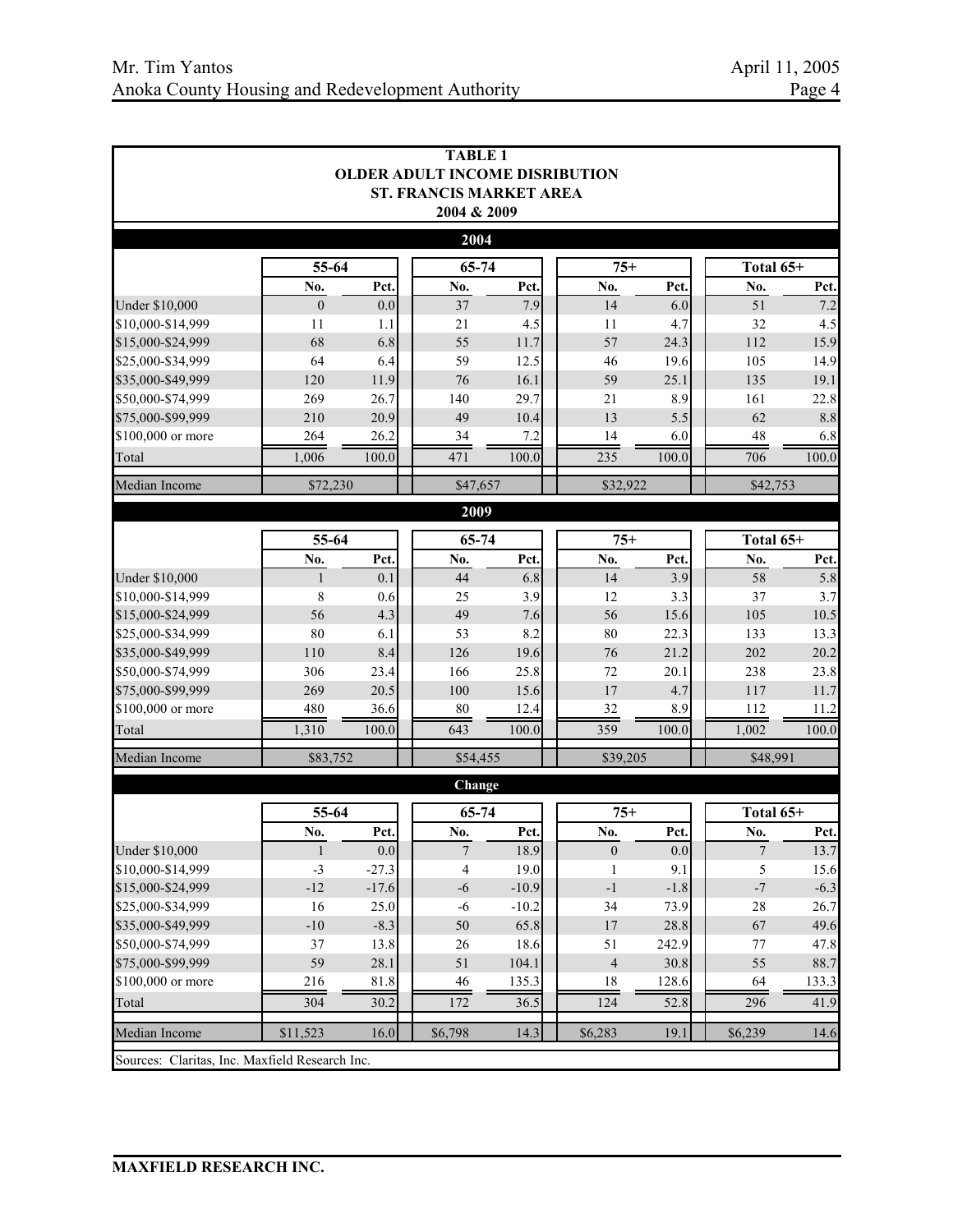- The target market for market rate independent senior housing is generally senior households age 65 and older with incomes of at least \$25,000 in 2004 (plus senior homeowners with incomes of at least \$15,000). Younger seniors, ages 55 to 64, may also choose age-restricted housing, accounting for only a small portion of the overall demand within any given Market Area. As of 2004, there were 559 senior households (ages 65+) in the Market Area with incomes of \$25,000 or higher, accounting for just over half of all senior households.
- The number of senior households (65+) in the St. Francis Market Area is projected to increase by 296 households between 2004 and 2009, resulting in an increase of 41.9%. The number of income eligible seniors (\$30,000 or higher, accounting for inflation) increased by 177 households from 559 households in 2004 to 726 households in 2009.

The graph below shows the number of households by age cohort in 2004 and 2009, as well as the 2004 median household income.



### **Homeownership Rate**

In addition to existing income sources, many senior households are able to derive additional income by investing the proceeds from the sale of a home. This supplemental income can be used to cover the costs associated with residency in an age-restricted facility. Table 2 shows homeownership rates from the 1990 and 2000 Censuses for senior households in the Market Area.

• Homeownership rates in all age categories increased from 1990. Overall, 95% of the Market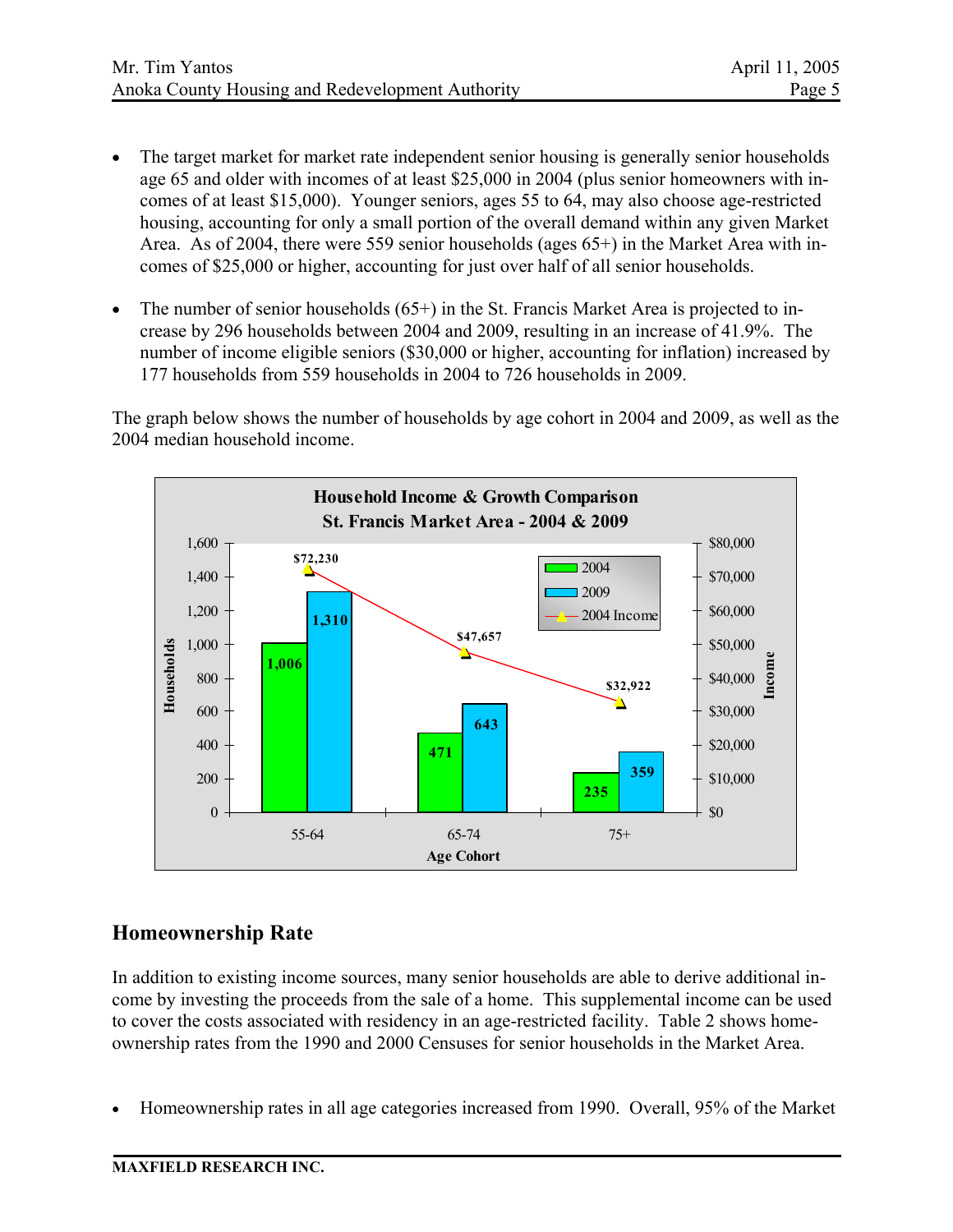Area's older adult and senior (age 55+) households owned their housing in 2000. Homeownership rates, however, decline as householders age, from 97% among households age 55 to 64, to 95 among householders ages 65 to 74, and 88% for households age 75 and older in 2000.

- Total older adult and senior (age 55+) owner-occupied households increased by 391 (a 109% increase) and the number of renters increased by 13 households (a 163% increase) between 1990 and 2000. The high homeownership rate indicates a large percentage of seniors today have equity in an existing home that they can allocate to senior housing.
- Households age 75 and over experienced an increase of 62 owner households (a 73% increase) and increased the homeownership rate from 85% to 88% from 1990 to 2000. This shows both the strong growth in the Market Area and either the desire of seniors to stay in their homes or the lack of maintenance-free housing for seniors to move to.
- As seniors age, they may no longer desire, or be able or willing to maintain their singlefamily homes. They may prefer to move to housing that offers them greater freedom from maintenance and/or offers support services. Seniors typically begin to consider moving into senior housing in their early 70s.

|                                                   |       | <b>ST. FRANCIS MARKET AREA</b> | <b>TABLE 2</b><br>1990 and 2000 |      | <b>OLDER ADULT HOUSEHOLD TENURE</b> |              |             |      |
|---------------------------------------------------|-------|--------------------------------|---------------------------------|------|-------------------------------------|--------------|-------------|------|
|                                                   |       |                                |                                 |      | Age of Householder                  |              |             |      |
|                                                   | 55-64 |                                | 65-74                           |      | $75+$                               |              | Total $55+$ |      |
|                                                   | Own   | Rent                           | Own                             | Rent | Own                                 | Rent         | Own         | Rent |
|                                                   |       |                                | 2000                            |      |                                     |              |             |      |
| Number of Households                              | 751   | 21                             | 303                             | 16   | 147                                 | 20           | 1,201       | 57   |
| Homeownership Rate                                | 97%   |                                | 95%                             |      | 88%                                 |              | 95%         |      |
|                                                   |       |                                |                                 |      |                                     |              |             |      |
| Number of Households                              | 360   | 8                              | 1990<br>190                     | 8    | 85                                  | 15           | 635         | 31   |
| Homeownership Rate                                | 98%   |                                | 96%                             |      | 85%                                 |              | 95%         |      |
|                                                   |       |                                |                                 |      |                                     |              |             |      |
|                                                   |       |                                | Change                          |      |                                     |              |             |      |
| Number of Households                              | 391   | 13                             | 113                             | 8    | 62                                  | $\mathsf{S}$ | 566         | 26   |
| Homeownership Rate                                | 109%  | 163%                           | 59%                             | 100% | 73%                                 | 33%          | 89%         | 84%  |
|                                                   |       |                                |                                 |      |                                     |              |             |      |
| Sources: US Census Bureau, Maxfield Research Inc. |       |                                |                                 |      |                                     |              |             |      |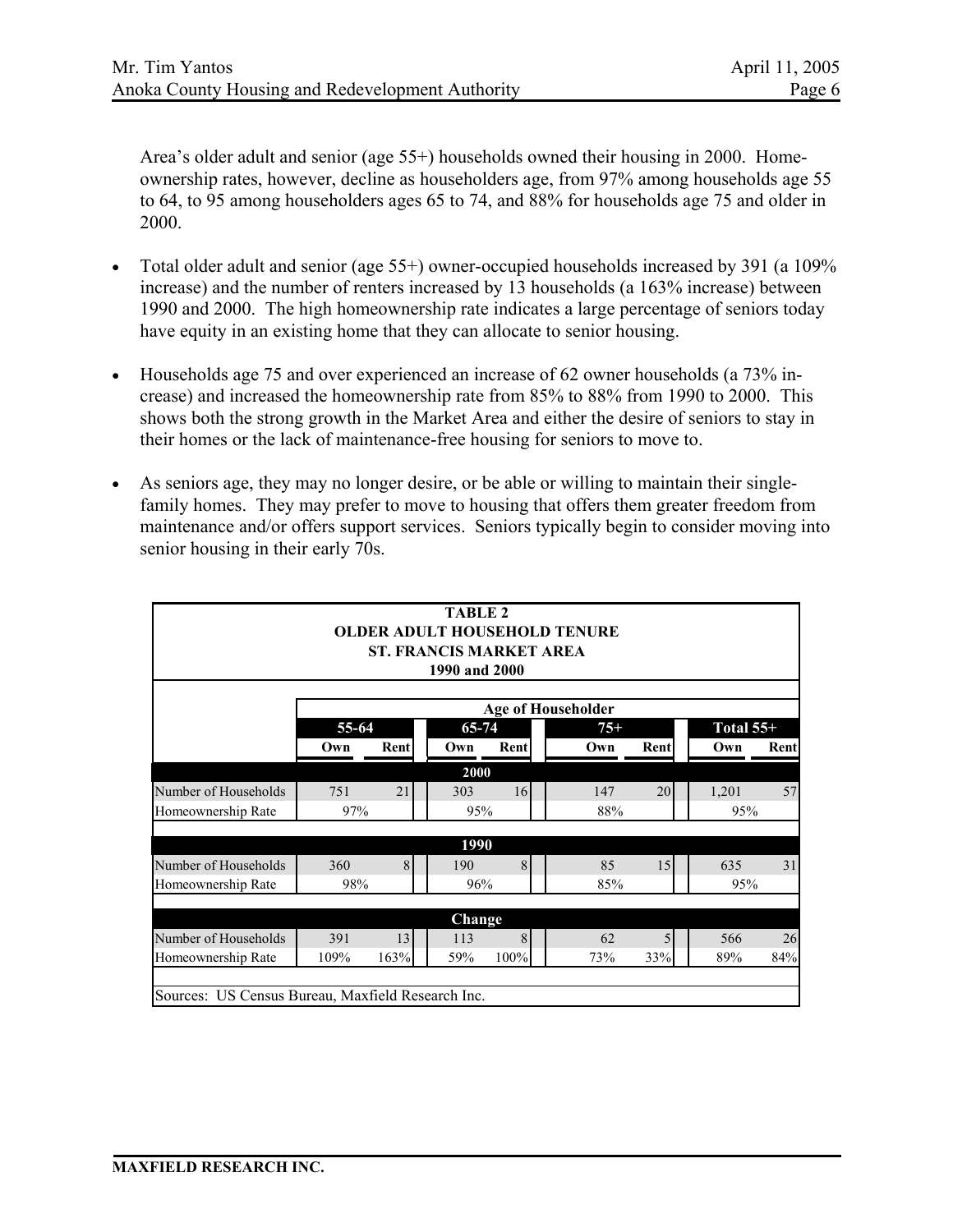

The graph above shows that as seniors in the Market Area age, the rate of homeownership declines. The graph illustrates that many seniors over the age of 70 are choosing to stay in their single-family homes or have a lack of choices near their location for alternative senior housing.

# **Home Values**

Maxfield Research gathered data on resale prices for all single-family homes in the St. Francis Market Area. Table 3 on the following page presents home resale data for homes that are 15 years and older in the Market Area. This data is presented for the years 2000 through 2004 from the local Multiple Listing Service. This information is useful because it is a good indicator of the amount of equity that seniors may be able to derive from the sale of their homes. This information is also useful in that this built-up equity could be used to cover the cost of housing or supplement their income should they desire to move into alternative housing. To better gauge the likely equity that area seniors might be able to command, we have examined sales data only for homes 15 years and older. We collected data on older homes because most seniors' homes are older and many of the new homes constructed in the Market Area over the last decade and a half are occupied by younger households, especially in the southern part of the Market Area.

• In 2004, the average value of homes resold in the St. Francis Market Area (among homes that are over 15 years old) is just about \$221,925, while the median sale price was \$207,900. It should be noted that median sale prices are generally a more accurate portrayal of home equity since average figures can be skewed by a few very high- or low-priced homes. In the Market Area, for example, the highest-price home sold in the year 2004 was \$510,000, and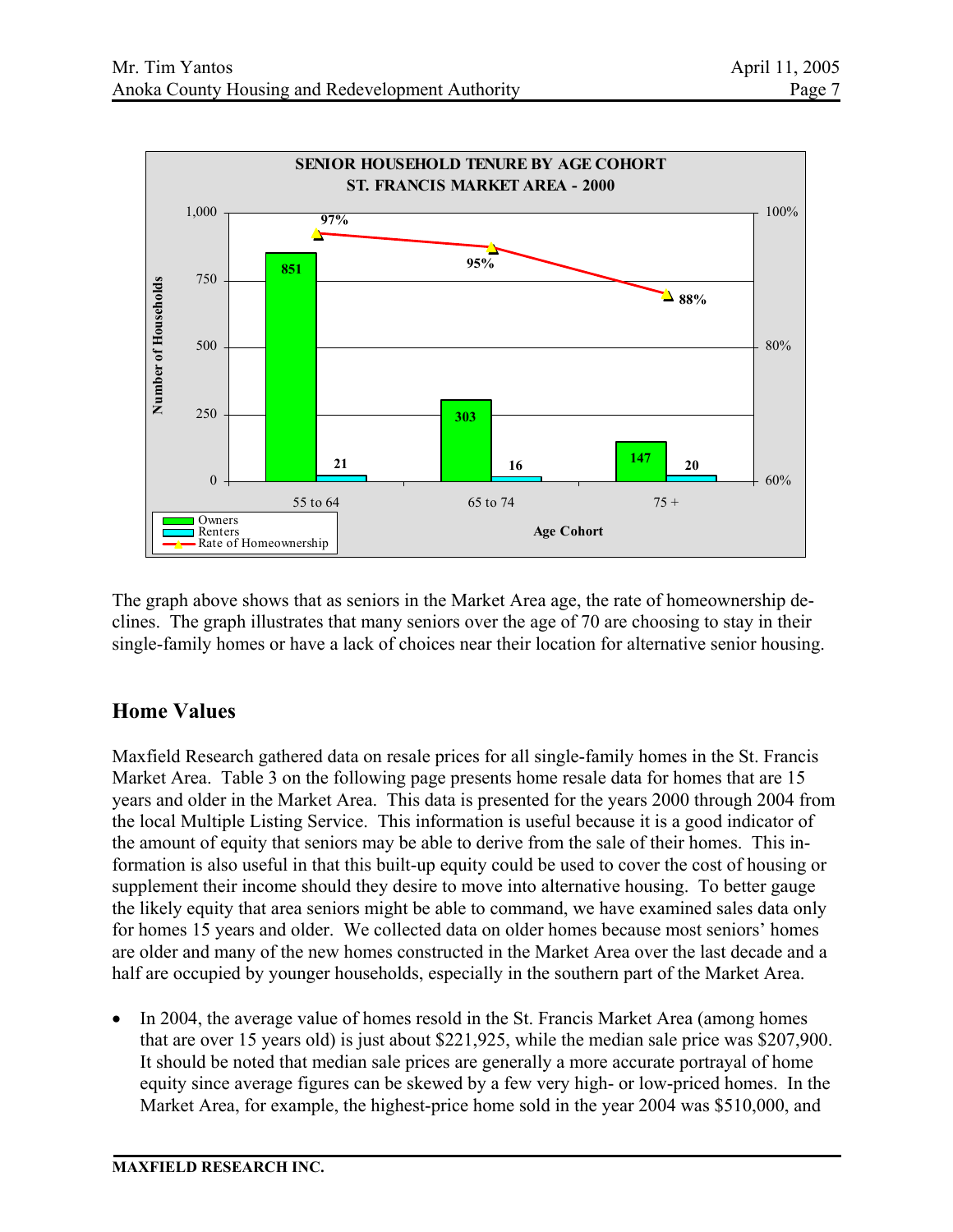the lowest-priced home was \$123,500.

• Home values have appreciated significantly in the Market Area over the last four years with the median sales price increasing 43% and average sale price increasing 46% over the period. Both the average and median home sale prices have steadily increased each year from 2000 through 2004.

| <b>TABLE 3</b><br><b>SINGLE-FAMILY HOME RESALES FOR HOMES 15+ YEARS OLD</b><br><b>ST. FRANCIS MARKET AREA</b><br>2000 through 2004 |                                    |                                                                                       |            |               |            |               |  |  |  |
|------------------------------------------------------------------------------------------------------------------------------------|------------------------------------|---------------------------------------------------------------------------------------|------------|---------------|------------|---------------|--|--|--|
|                                                                                                                                    | Sale Price Distribution<br>Average |                                                                                       |            |               |            |               |  |  |  |
|                                                                                                                                    | $#$ of                             | Market Time                                                                           | Median     | $\frac{0}{0}$ | Average    | $\frac{0}{0}$ |  |  |  |
| Year                                                                                                                               | Resales                            | (Days)                                                                                | Sale Price | Change        | Sale Price | Change        |  |  |  |
| 2000                                                                                                                               | 49                                 | 51                                                                                    | \$145,900  |               | \$152,004  |               |  |  |  |
| 2001                                                                                                                               | 63                                 | 67                                                                                    | \$159,900  | 10%           | \$170,846  | 12%           |  |  |  |
| 2002                                                                                                                               | 48                                 | 66                                                                                    | \$182,200  | 14%           | \$190,518  | 12%           |  |  |  |
| 2003                                                                                                                               | 63                                 | 65                                                                                    | \$195,597  | $7\%$         | \$209,196  | 10%           |  |  |  |
| 2004                                                                                                                               | 67                                 | 51                                                                                    | \$207,900  | 6%            | \$221,925  | 6%            |  |  |  |
|                                                                                                                                    |                                    | Sources: Regional Multiple Listing Service of Minnesota (MLS); Maxfield Research Inc. |            |               |            |               |  |  |  |

- In 2000, the average length of time a home remained on the market was 51 days. During years 2001 through 2003, days on market increased to an average in the mid 60's, but in 2004 decreased to an average of 51 days. The average sale time of two months is fairly quick and indicates the market is a sellers market and that seniors would be able to sell their homes in a short period of time should they decide or need to sell their homes.
- Because a large majority of senior homeowners own their homes outright, they have access to a sizeable financial resource in the form of the equity they can realize from the sale of their homes. While the interest earned on investing these funds can help offset the monthly costs associated with living in a senior housing facility, many seniors are also willing to begin spending-down assets in order to live in a facility that meets their needs. For example, a senior who owns their home outright for \$207,000 would likely be able to derive approximately \$192,500 after factoring in marketing/real estate commissions and moving costs. Should this equity be invested in an interest-bearing account with a four percent return, it would produce an income of \$7,700 annually (or \$642 per month).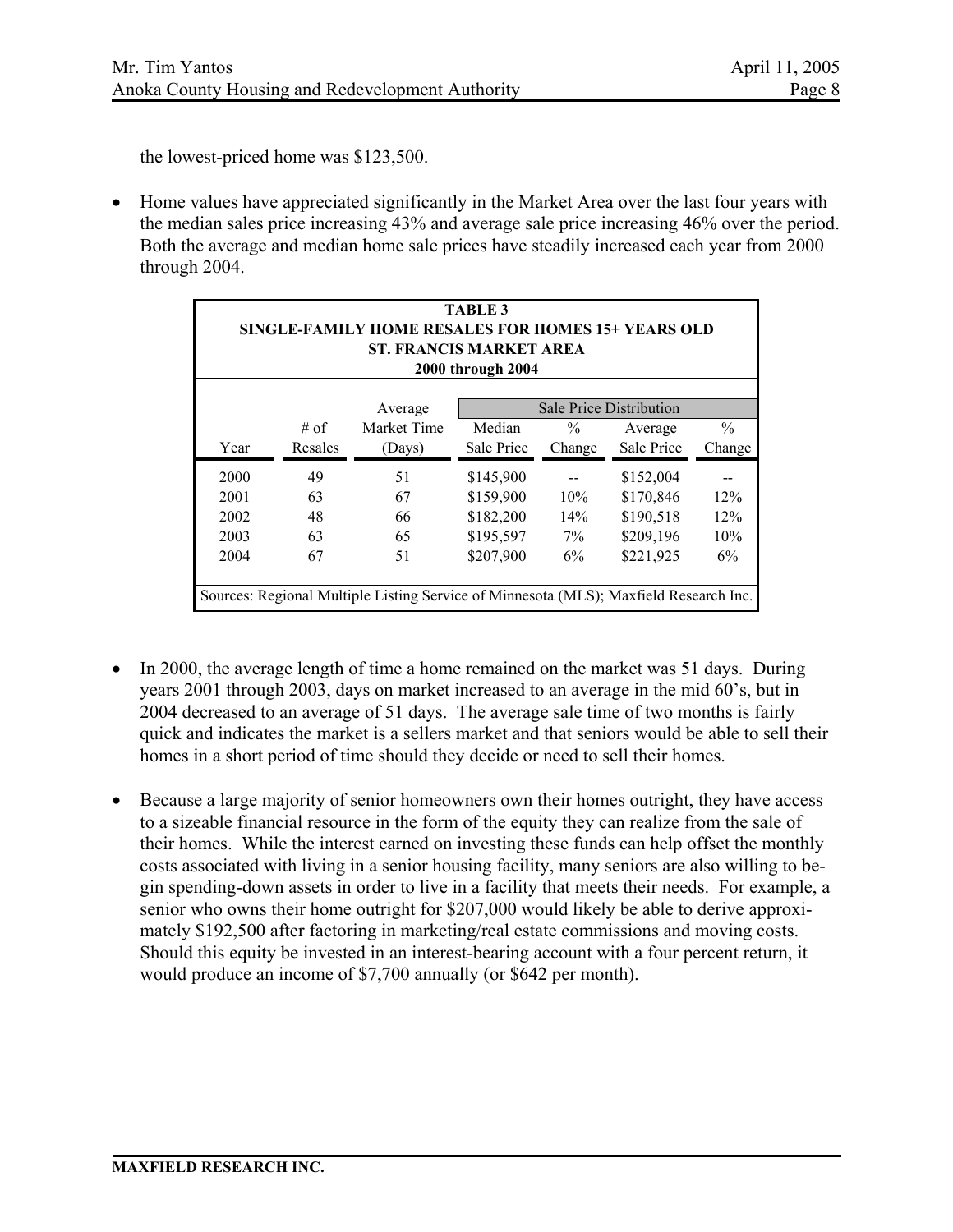## **Senior Housing Defined**

Senior housing is a concept that generally refers to the integrated delivery of housing and services to seniors. As shown in Figure 1, however, senior housing can include a wide range of product types across the service-delivery spectrum. These product types range from independent apartments and/or townhomes with virtually no services to highly specialized, service-intensive, assisted living units or housing geared for people with dementia-related illnesses (termed "memory care"). In general, independent senior housing attracts people age 65 and over while assisted living typically attracts people age 80 and older who need assistance with activities of daily living (ADLs).

The least service-intensive projects, also termed "*active adult*" or "*adult/few services*" projects, are similar to general occupancy housing projects in that they offer virtually no support services or health care, but are age-restricted (typically 55 or 62 and over). Organized activities, transportation programs and common areas are typical of these projects. However, due to the lack of services, adult/few services projects typically do not command the rent premiums of more service-intensive senior housing.



*Congregate/optional-services* projects, the next level up on the service-delivery spectrum, offer residents some support services such as meals and housekeeping, but these services are typically a-la-carte so that residents can choose whether or not to pay for them. Next on the servicedelivery spectrum are *congregate/service-intensive* projects, which include even more personalized support services in the rent, and attract a frailer senior population than adult or optionalservices projects. As the proposed project in St. Francis will be independent senior housing, this preliminary demand study focuses on independent senior housing (with and without services) in the St. Francis Market Area.

The most service-intensive product types, *assisted living* and *memory care*, offer the highest level of services that are just short of a nursing home. Typically, services covered in the fee for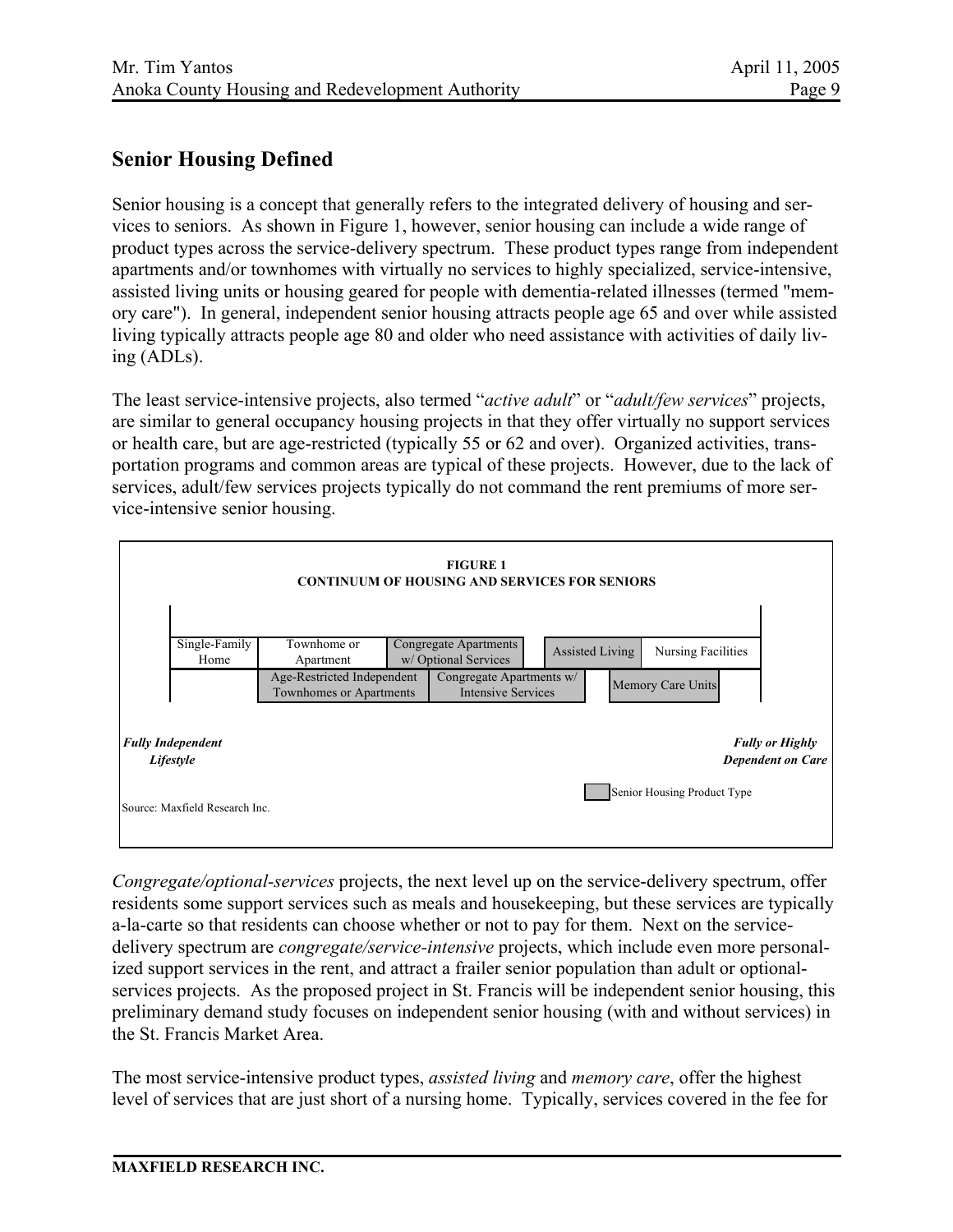both of these product types include all meals, housekeeping, linen changes, personal laundry, 24 hour emergency response, and a wide range of personal care and therapeutic services (either built into the fee or a-la-carte). Sponsorship by a nursing home, hospital, faith-based organization or other health care entity is common for assisted living and memory care projects (as well as for many congregate/service-intensive projects).

### **Supply of Independent Senior Housing in the St. Francis Market Area**

The St. Francis Market Area currently has no independent senior rental properties. Table 4 below summarizes the existing and pending supply of adult/few services senior housing in the St. Francis Market Area. We have identified one development under construction in the Market Area. The project is the Lake George Senior Apartments that incurred a fire last year and was destroyed.

| <b>TABLE 4</b><br><b>INDEPENDENT SENIOR HOUSING DEVELOPMENTS</b><br><b>ST. FRANCIS MARKET AREA</b><br>April 2005 |              |           |              |                                                                   |                                                |                                                      |                      |                                                                                                                                  |                                         |
|------------------------------------------------------------------------------------------------------------------|--------------|-----------|--------------|-------------------------------------------------------------------|------------------------------------------------|------------------------------------------------------|----------------------|----------------------------------------------------------------------------------------------------------------------------------|-----------------------------------------|
| Project                                                                                                          | Year<br>Open | Vacancies | Vac.<br>Rate | <b>Unit Mix</b>                                                   | <b>Unit Size</b><br>(Sq. Ft.)                  | <b>Monthly Fee</b>                                   | <b>Services</b>      | <b>Amenities/Features/Comments</b>                                                                                               | % of Units<br>Considered<br>Competitive |
|                                                                                                                  |              |           |              |                                                                   | <b>Adult/Few Services</b>                      |                                                      |                      |                                                                                                                                  |                                         |
| None                                                                                                             |              |           |              |                                                                   |                                                |                                                      |                      |                                                                                                                                  |                                         |
| <b>Existing Total</b>                                                                                            |              | 0         | $0.0\%$      | $\mathbf{0}$                                                      |                                                |                                                      |                      |                                                                                                                                  |                                         |
| <b>PENDING</b>                                                                                                   |              |           |              |                                                                   |                                                |                                                      |                      |                                                                                                                                  |                                         |
| <b>Lake George Senior</b><br>Market Rate Rental<br>Oak Grove                                                     | 2006         |           |              | $14 - 1BR$<br>$15 - 1BR + D$<br>$17 - 2BR$<br>$6 - 2BR + D$<br>52 | $750 - 800$<br>946<br>$1,002 - 1,328$<br>1,355 | $$600 - $850$<br>\$950<br>$$990 - $1,220$<br>\$1,250 | No services offered. | Central A/C, In-unit W/D, library,<br>excersise room, computer room,<br>community room, underground heated<br>garage is \$30/mo. | 50%                                     |
| <b>Pending Total</b>                                                                                             |              |           |              | 52                                                                |                                                |                                                      |                      |                                                                                                                                  |                                         |
| Source: Maxfield Research Inc.                                                                                   |              |           |              |                                                                   |                                                |                                                      |                      |                                                                                                                                  |                                         |

#### *St. Francis*

There are currently no pending senior projects in St. Francis.

#### *Bethel*

There are currently no pending senior projects in the City of Bethel.

#### *Burns Township*

• There are currently no pending senior projects in Burns Township.

#### *Oak Grove*

• Lake George Senior Apartments is awaiting insurance proceeds before they can start with reconstruction after a fire destroyed the almost completed project last summer. City officials stated a tentative April 1<sup>st</sup> date for reconstruction to begin. The Lake George development is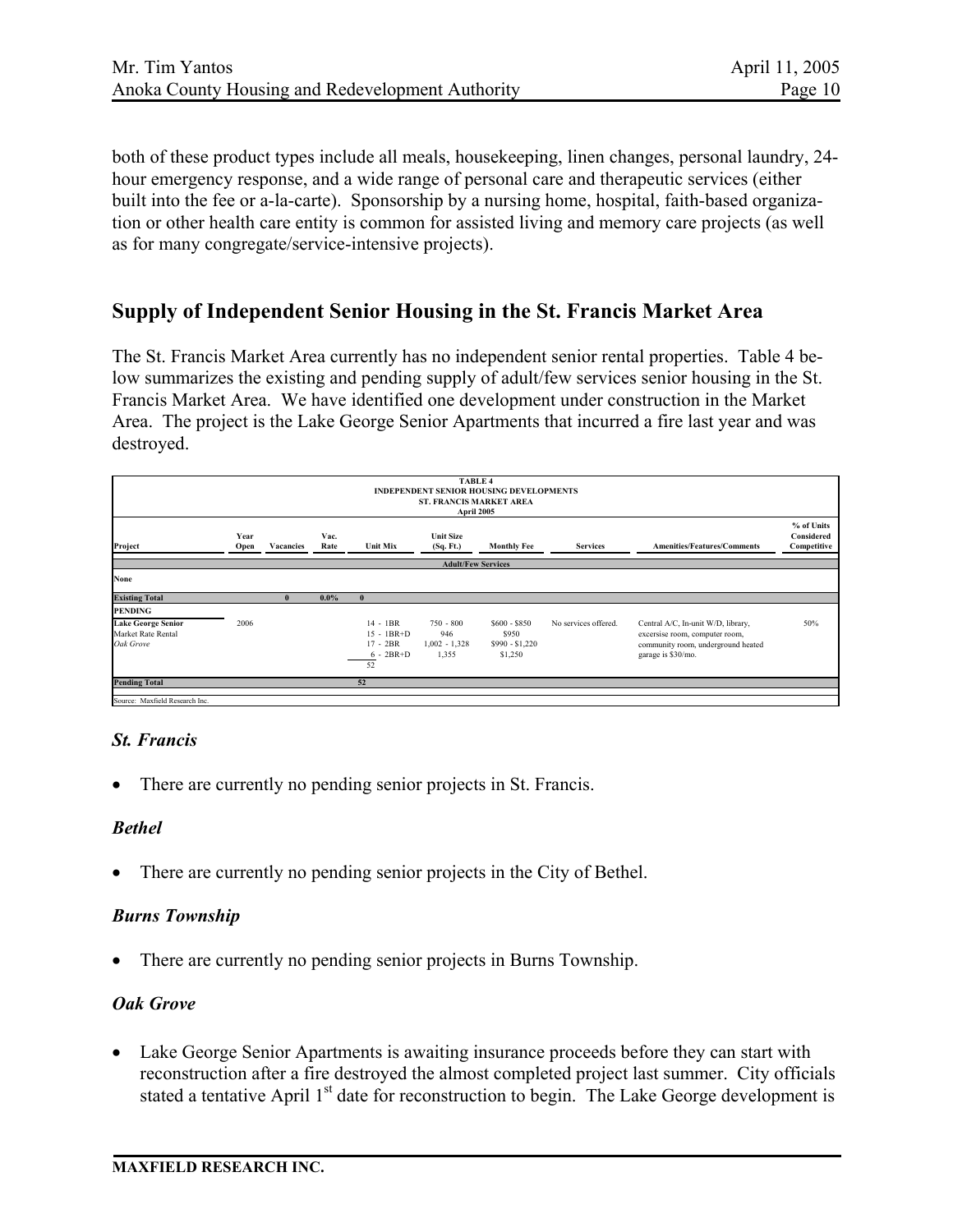a 52-unit affordable independent senior project at 80% of AMI. The building will consist of 14 one-bedroom units, 15 one-bedroom plus den units, 16 two-bedroom units, and 6 twobedroom plus den units. One-bedroom units will range in size from 750 to 800 square feet and will achieve monthly rents of \$600 to \$850, one-bedroom plus den units will be 946 square feet and rent for \$950, two-bedroom units will range in size from 1,002 to 1,328 and rent from \$990 to \$1,220, and the two-bedroom plus den units will be 1,355 square feet and rent for \$1,250. Underground garage stalls will be available for \$30 per month.

#### *Stanford*

• There are currently no pending senior projects in Stanford Township.

### **Market Rate Independent Senior Housing Demand Estimates**

Table 5 below and the accompanying chart present our demand calculations for market rate independent senior rental housing in St. Francis.

| <b>TABLE 5</b>                                                                                                                                                  |                                             |                             |              |                       |                             |              |  |
|-----------------------------------------------------------------------------------------------------------------------------------------------------------------|---------------------------------------------|-----------------------------|--------------|-----------------------|-----------------------------|--------------|--|
| ADULT RENTAL SENIOR HOUSING DEMAND                                                                                                                              |                                             |                             |              |                       |                             |              |  |
| <b>ST. FRANCIS MARKET AREA</b>                                                                                                                                  |                                             |                             |              |                       |                             |              |  |
|                                                                                                                                                                 | 2004 & 2009                                 |                             |              |                       |                             |              |  |
|                                                                                                                                                                 |                                             |                             |              |                       |                             |              |  |
|                                                                                                                                                                 |                                             | 2004                        |              |                       | 2009                        |              |  |
|                                                                                                                                                                 | 55-64                                       | Age of Householder<br>65-74 | $75+$        | 55-64                 | Age of Householder<br>65-74 | $75+$        |  |
|                                                                                                                                                                 |                                             |                             |              |                       |                             |              |  |
| # of Households w/ Incomes of $> $25,000/$30,000$                                                                                                               | 927                                         | 358                         | 153          | 1,205                 | 499                         | 237          |  |
| (plus)                                                                                                                                                          | $\! + \!\!\!\!$                             |                             |              | $^{+}$                |                             |              |  |
| # of Households w/ Incomes of \$18-\$25K/\$23-30K                                                                                                               | 48                                          | 39                          | 40           | 51                    | 37                          | 51           |  |
| (times) Homeownership Rate                                                                                                                                      | x 97%                                       | 95%                         | 88%          | 97%<br>X              | 95%                         | 88%          |  |
| (equals) Potential Market                                                                                                                                       | 47                                          | 37                          | 35           | 49<br>$=$             | 35                          | 45           |  |
| (equals)Total Potential Market Base                                                                                                                             | 974<br>$=$                                  | 395                         | 188          | 1,254<br>$=$          | 534                         | 282          |  |
| (times) Potential Short-Term Capture Rate                                                                                                                       | 0.4%<br>X                                   | 6.5%                        | 12.5%        | 0.4%<br>$\mathbf X$   | 6.5%                        | 12.5%        |  |
| (equals) Potential Demand                                                                                                                                       | $\overline{\mathbf{4}}$<br>$=$<br>$\ddot{}$ | 26                          | $^{+}$<br>24 | 5<br>$=$<br>$\ddot{}$ | 35                          | 24<br>$^{+}$ |  |
|                                                                                                                                                                 |                                             |                             |              |                       |                             |              |  |
| <b>Total Local Short-Term Demand Potential</b>                                                                                                                  | $=$                                         | 53                          |              | $=$                   | 63                          |              |  |
| (plus) Demand from Outside Market Area (25%)                                                                                                                    | $\ddot{}$                                   | 18                          |              | $^{+}$                | 21                          |              |  |
| (equals) Total Adult Rental Demand Potential                                                                                                                    | $=$                                         | 71                          |              | $=$                   | 84                          |              |  |
| (minus) Existing Competitive Units *                                                                                                                            |                                             | $\boldsymbol{0}$            |              |                       | 25                          |              |  |
| (equals) Senior adult rental demand in Market Area                                                                                                              | $=$                                         | 71                          |              | $=$                   | 59                          |              |  |
|                                                                                                                                                                 |                                             |                             |              |                       |                             |              |  |
| (time) Percent of demand capturable by project in St. Francis                                                                                                   |                                             | x 50% - 55%                 |              |                       | x 50% - 55%                 |              |  |
| (equals) Senior adult rental demand in the Market Area                                                                                                          |                                             | $= 35 - 39$                 |              | $=$                   | $30 -$<br>33                |              |  |
|                                                                                                                                                                 |                                             |                             |              |                       |                             |              |  |
| * Existing Competitive unit counts reflect the estimated number of units that will be competitive based on position in the Market Area, less a 5% vacancy rate. |                                             |                             |              |                       |                             |              |  |
|                                                                                                                                                                 |                                             |                             |              |                       |                             |              |  |
| Source: Maxfield Research Inc.                                                                                                                                  |                                             |                             |              |                       |                             |              |  |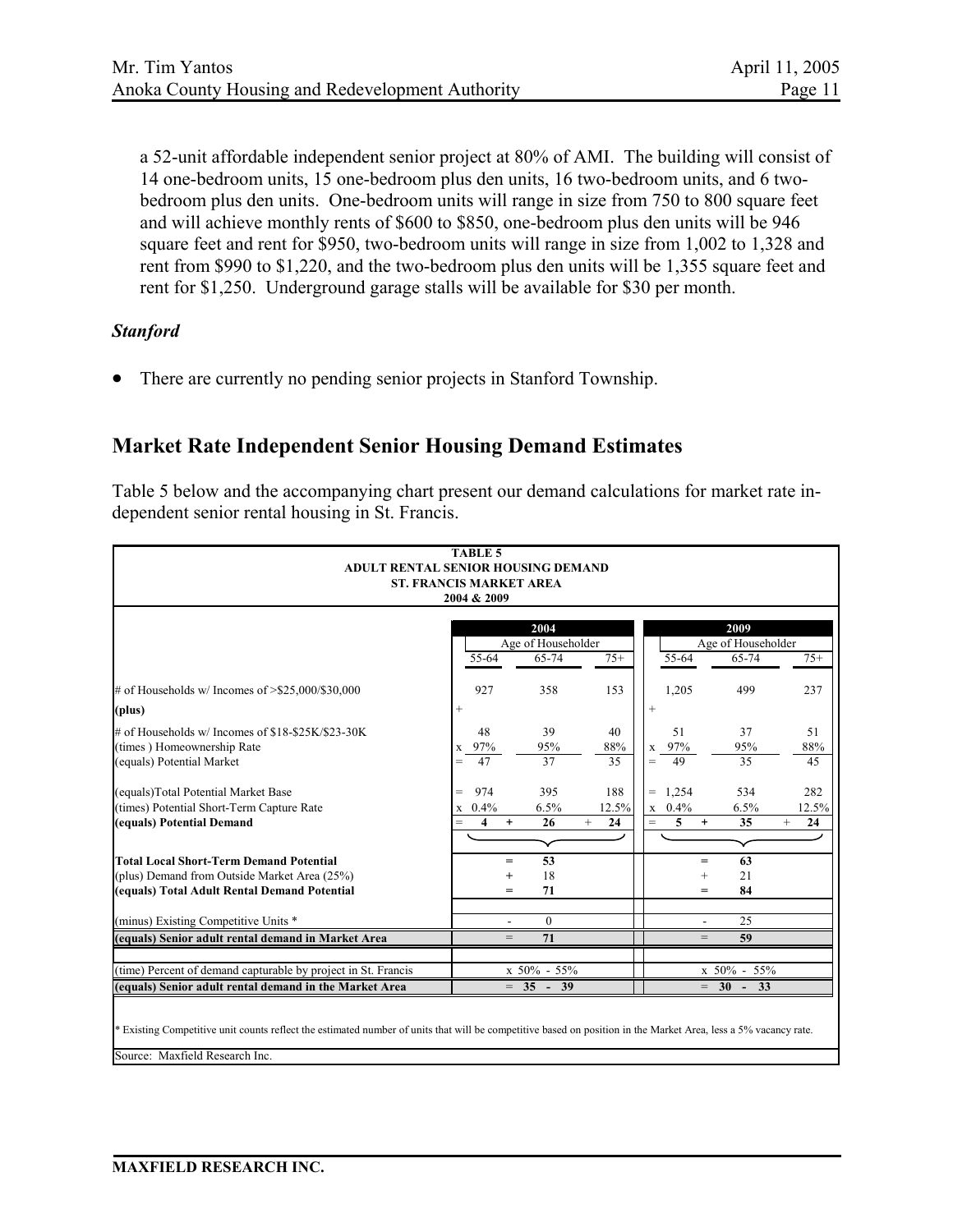Table 5 calculates demand based on senior households that have incomes of \$25,000 or more. This estimate also includes senior households whose incomes would rise to this level based on proceeds gained from the sale of their single-family homes. We have estimated this proportion based on the homeownership rates and home values in the St. Francis Market Area.

To arrive at the potential age- and income-qualified base for market rate independent senior housing, we have included all older adult and senior households that have incomes of \$25,000 or more plus households that have incomes between \$18,000 and \$25,000 who would qualify with the proceeds from the sale of their home. We estimate that the number of age- and incomequalified older adult and senior households in the Market Area in 2004 to total 1,557.

We then adjusted the number of age-qualified older adults to include appropriate short-term capture rates for each age cohort. In 2004, we estimate these capture rates to be 0.4% of households age 55 to 64, 6.5% of households 65 to 74, and 12.5% of households age 75 and older. We used the same capture rates for 2009. This results in a short-term (2004) demand potential of approximately 53 market rate independent senior rental units.

We also estimate that additional demand will come from outside the St. Francis Market Area. This demand will consist primarily of parents of adult children living in the Market Area, individuals who live just outside the Market Area and have an orientation to the area, as well as former residents who desire to return. Due to the proximity of St. Francis and the Remainder of the Market Area from the Metro Area, we estimate that approximately 25 percent of the demand for independent senior rental housing will come from outside the Market Area. The demand from local seniors is then added to the demand from seniors who would relocate to the St. Francis Market Area resulting in a total unmet demand for 71 independent senior units in 2004 and 84 independent senior housing units in 2009.

From this estimate, a portion of existing and pending competitive rental units serving the Market Area are subtracted (minus a vacancy factor of 5% to allow for sufficient consumer choice and turnover), resulting in net demand for 71 rental units in the Market Area in 2004. We estimate that by 2009, the demand for senior rental units in the Market Area will decrease slightly to approximately 59 units.

**Finally, we estimate a range of 50-55 percent of this demand could be captured by a project located in St. Francis. This results in a demand for 35 to 39 independent senior rental units in 2004, decreasing slightly in 2009 to 30 to 33 senior rental units when the Lake George project comes online in 2006.**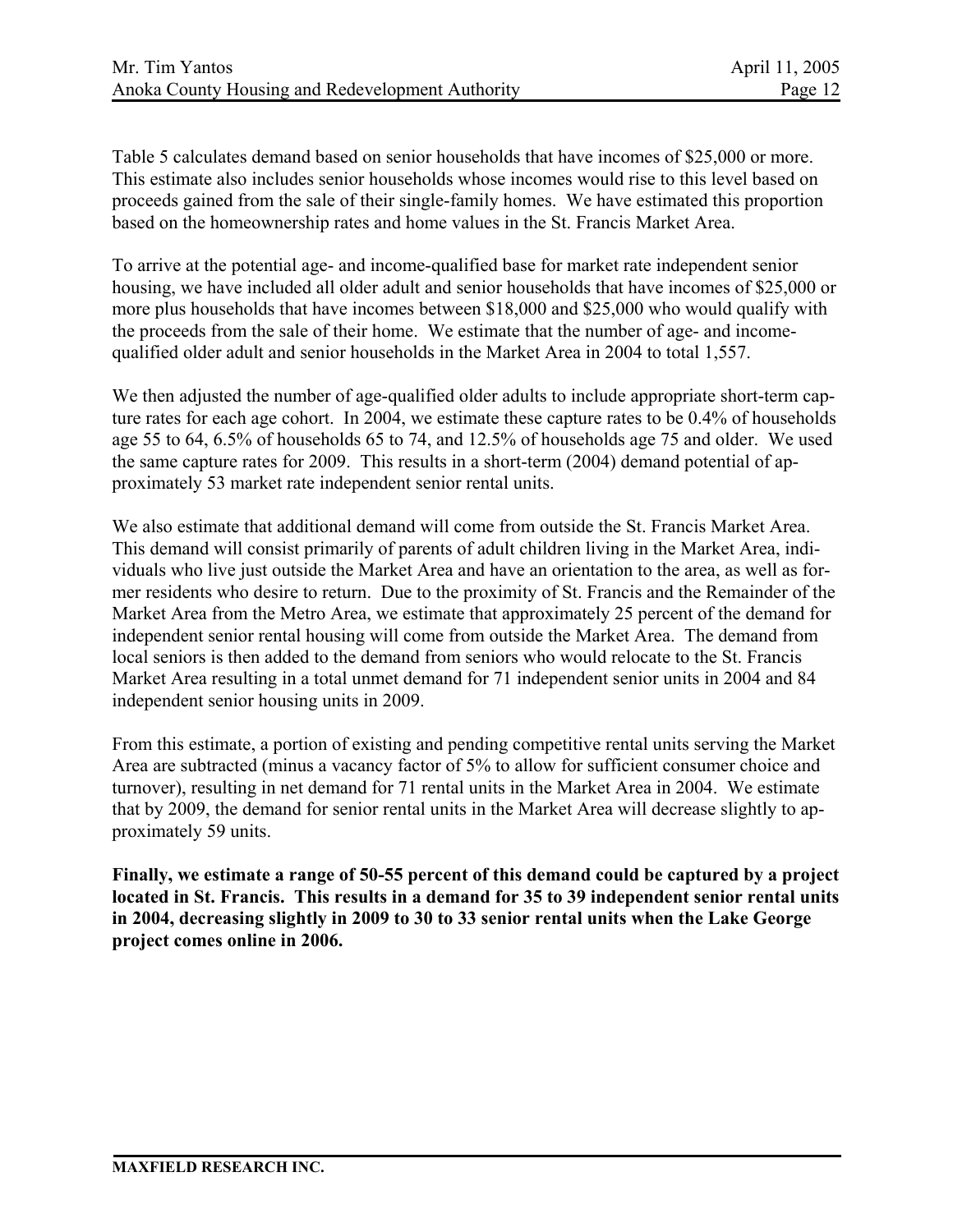

# **Preliminary Conclusions**

The initial market assessment of the age/income-qualified senior base and lack of existing competitive units in the St. Francis Market Area indicate that as of 2004 demand exists for market rate independent senior rental housing. As Table 5 shows, our calculations indicate that there is sufficient demand to support up to 35 to 39 adult rental units in 2004. The Lake George Senior Apartments is the only project under construction and/or pending in the Market Area and will absorb some of the pent-up demand in 2006 when it opens for occupancy. Even with the Lake George project, demand in 2006 will only decrease to 26 to 27 units and as those units are absorbed into the Market, demand will then increase to 30 to 33 units by 2009. Based on this level of unmet demand we would recommend an independent adult rental project consisting of 28 to 32 units.

Table 6 shows our recommended unit mix, sizes, and pricing for the proposed senior housing project. We recommend that the project include a range of unit sizes and types to appeal to a broader target market. Based on rents achieved at existing and pending projects in the Market Area, we recommend monthly rents ranging from \$700 to \$800 for one-bedroom units, \$875 to \$925 for one-bedroom plus den units, and \$950 to \$1,150 for two-bedroom units. These monthly rents include water, sewer, and trash removal. Residents would responsible for heat and electricity, however.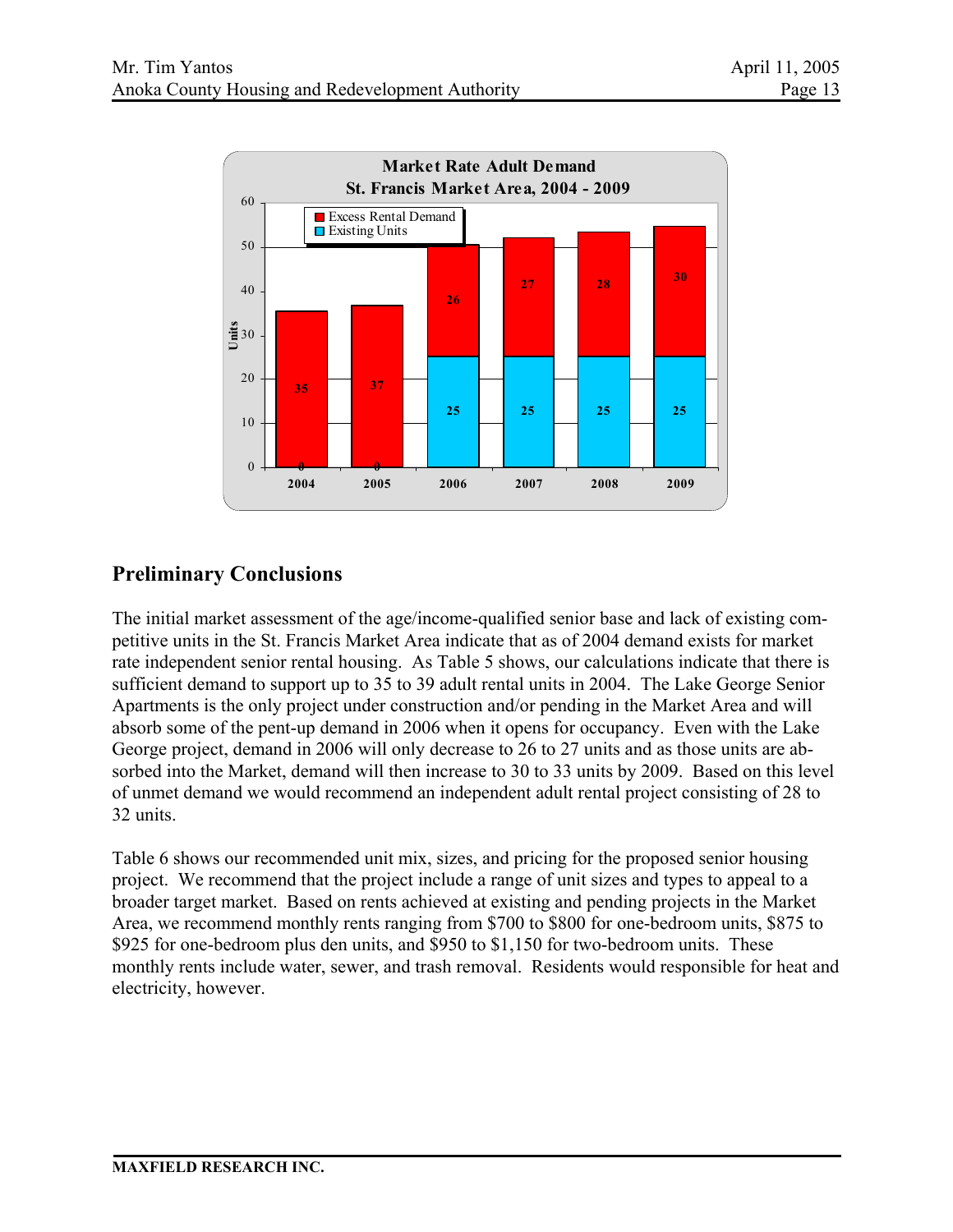#### **TABLE 6 ST. FRANCIS MARKET AREA INDEPENDENT SENIOR HOUSING RECOMMENDED CONCEPT April 2005**

| $\#$ of Units |    | Unit Type | Unit Sizes<br>(Sq. Ft.) | Monthly<br>Rent | Rent per<br>(Sq. Ft.) |
|---------------|----|-----------|-------------------------|-----------------|-----------------------|
| $8 -$         | 8  | 1BR       | $725 - 800$             | $$700 - $800$   | $$0.97 - $1.00$       |
| $10 -$        | 12 | 1BR/Den   | $900 - 975$             | $$875 - $925$   | $$0.95 - $0.97$       |
| $10 -$        |    | 2BR       | $1,050 - 1,200$         | $$975 - $1,150$ | $$0.93 - $0.96$       |
| $28 -$        | 32 |           |                         |                 |                       |

Source: Maxfield Research Inc.

## **Site Locations/Descriptions**

St. Francis City officials recommended four locations to analyze for senior housing. Important criteria for independent seniors when choosing locations for senior rental housing are accessibility and visibility, proximity to health care and community services, compatibility with surrounding land uses, and aesthetics of surrounding land uses.

The four Sites are all located on or near Highway 47 in the center of the City of St. Francis. There are many service and retail spaces along St. Francis Boulevard that would attract potential senior residents. The St. Francis City Center is located at 233<sup>rd</sup> Avenue and St. Francis Boulevard and is home to The County Market grocery store, Movie Gallery, Anytime Fitness, chiropractic office, Hong Kong Delight, Great Clips, Nova Care Rehabilitation, Anoka County Federal Credit Union, Boulevard Coffee, Papa's Italian, McDonald's, and other various retailers. The Ponds Golf Course is a short drive east and is located on Bridge Street NW just past Downtown St. Francis. Seniors can enjoy Rum River North County Park along the scenic Rum River along with numerous other parks that the City has planned throughout the City. There are also a five churches of various denominations located within five miles of all the possible Site locations. Various physicians and medical services are located within a few miles of the Sites and an urgent care facility is located in the St. Francis Professional Building along with the City Hall at Ambassador Boulevard and St. Francis Boulevard.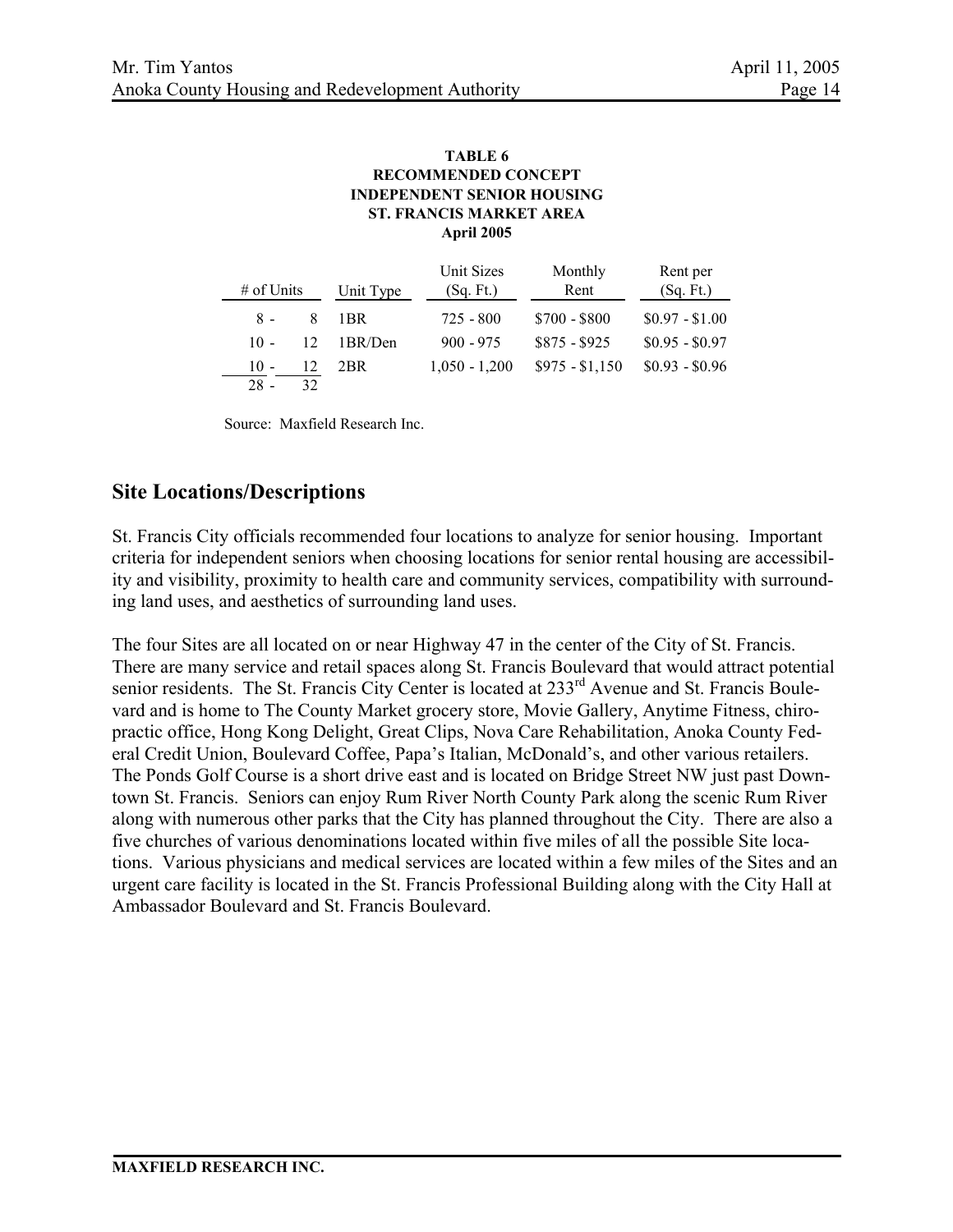### **Site #1**

Site #1 is located on the northeast corner of St. Francis Boulevard NW (Highway 47) and Ambassador Boulevard NW (County Road 28) adjacent to the St. Francis Professional Building. The St. Francis Professional Building is home to the St. Francis City Hall along with an urgent care medical facility, dance school, and Counselor Realty office. The Site is located a few blocks north of the St. Francis City Center. The surrounding land uses are compatible, with services and retail located south of the Site, the Crossroads School and Vocational Center along with residential neighborhoods to the west, and small pond, vacant land, trees to the north and northeast. Views to the west, north, and east are good with wooded surroundings. The Site would be easily accessed off of St. Francis Boulevard and Ambassador Boulevard



View NE of Site #1 at St. Francis Boulevard NW (Highway 47) and Ambassador Boulevard NW (County Road 28) intersection.

#### **Site #2**

This Site is located one and a half miles north of the St. Francis City Center on the border of Anoka County and Isanti County on the southeast corner of Highway 47 and 245<sup>th</sup> Avenue NW. The surrounding land uses consist of farmland to the southeast, wooded land to the northeast, and a few single-family homes to the west. This Site offers more of a secluded feel than the other three Sites, yet is still a short drive from all the goods and services a senior would require. Views from the proposed building would be favorable in all directions. Access to the proposed development would come via Highway 47 and  $245<sup>th</sup>$  Avenue. This Site however would most likely not be connected up to City services.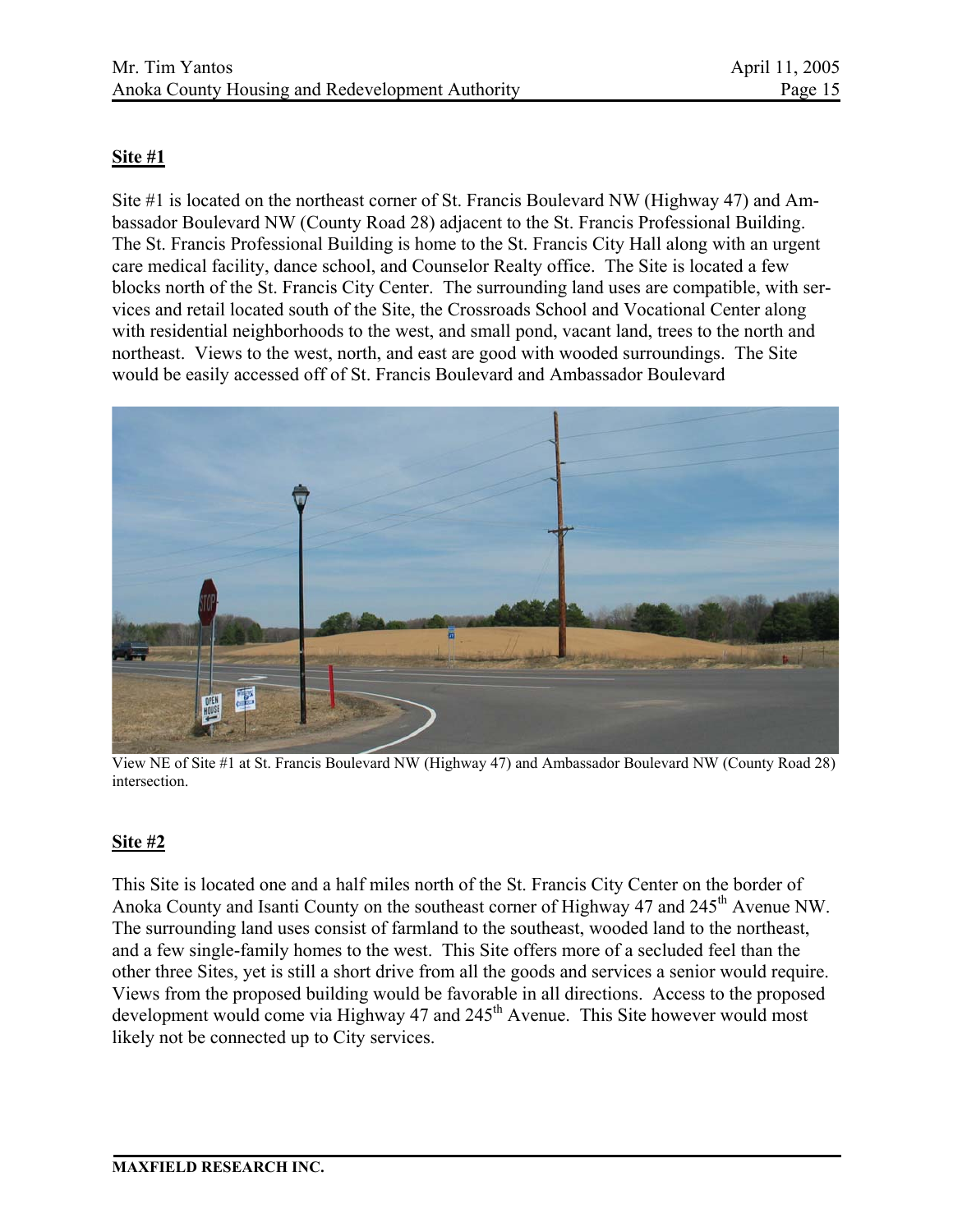

View of Site #2 northeast from Highway 47

### *Site #3*

Site #3 is currently being used for agriculture and is located two blocks east of St. Francis Boulevard and one block east of Ambassador Boulevard at the north end of Yucca Street. A singlefamily neighborhood borders the Site to the south and farmland to the north and west. East of the Site is wooded land with the Rum River just beyond. The St. Francis City Center is short walk or drive to the west on 233<sup>rd</sup> Avenue. The site would be accessible from Yucca Street and possibly Ambassador Boulevard. The development would have good aesthetic views to the east while views to the southwest of the newly constructed water tower and the cell phone tower would be undesirable.



View of Site #3 southwest from Ambassador Boulevard NW north of  $233<sup>rd</sup>$  Avenue.